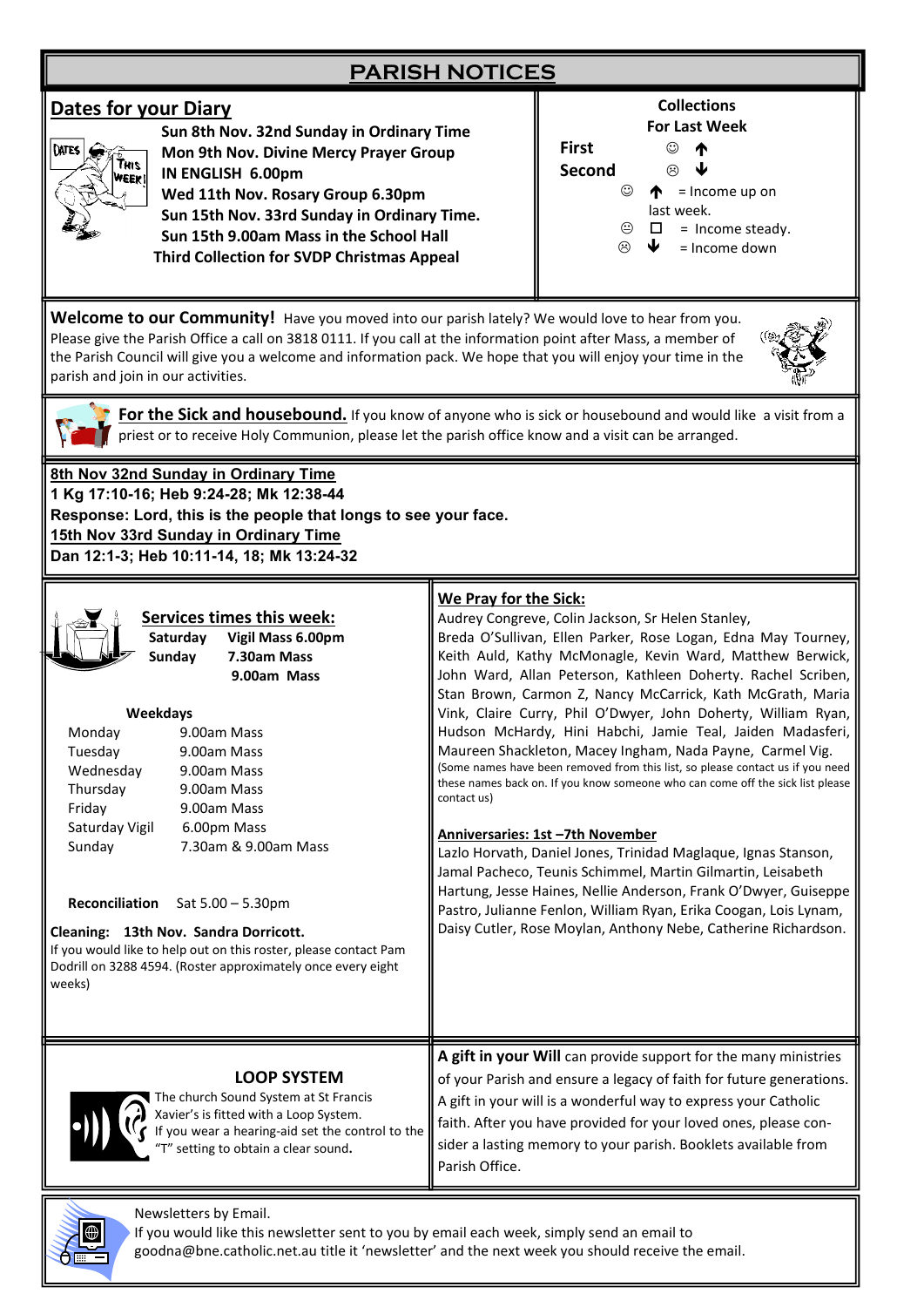

# **St Francis Xavier Parish**

6 Church Street (GPO Box 450) Goodna, Qld. 4300 **Office Hours: Monday - Wed 9.00am — 4.00pm Friday 9.00am –4.00pm Closed Thursdays**  Website: stfrancisxavierparish.com

Ph: 3818 0111 Fax 3818 1420 Email: goodna@bne.catholic.net.au

**Parish Clergy: Fr Roger Burns PP. Fr Paul Chanh Parish Secretary: Mrs Marie Hodges**

**32nd Sunday in Ordinary Time 8th November 2015**

St Vincent De Paul: For Assistance Please call 3010 1096 - Weekdays only . Meetings: Fortnightly on Tuesday 7.00pm. Call 0479 163 335

Embracing the suburbs of Goodna, Bellbird Park, Camira, Carole Park, Collingwood Park, Ellen Grove. Gailes, Kruger, Redbank, Redbank Plains, Wacol and beyond.

#### **Good News:** *Prayer for generosity,*

Which box did she so lavishly enrich with her two tokens of love. The Poor Box, the Mission Box, or perhaps a votive candle to burn out in self-immolation as an expression of her prayer.

Was she self-conscious because her poor little coins would sound so trifling and everybody would know what she gave? My guess is that a person of such a relationship with God is far beyond worrying what people think.

She disappears from the story as unobtrusively as she entered it. We are not told what happened to her or where she got the next meal. Perhaps she had a family to support her.

Today's liturgy links her with the widow of Sidon who shaped her last handful of meal and last drop of cooking oil with the prophet Elijah. God's provident eye noted the unstinted giving. God rewarded her. The jar of meal was not spent nor the jug of oil emptied as long as the famine lasted.

God will not be outdone in generosity. That lesson was expressed in his own imagery of a certain farmer when he was being complimented by his parish priest for his generous support to any charitable cause. 'The way it is,' he said, 'whenever I give God a shovel-full of something, he shovels more back in my direction. You see , Father, God has he bigger shovel.'

St Paul said that God loves the cheerful giver. In his eyes the spirit in which we give is of more account that the amount given.

O generous Father, fill us with a sense of your love for all people. Help us to realize that what we have is not really our own but ultimately belongs to you. Help us to see that it has been given to us so that we might share it with all your other children on earth.

> Help us to be generous with the gift of time which you have given us. May we show on our faces that we do have time for others … time to listen, time to share the burden, time to celebrate their joy. Help us to leave behind the self-centred routine which has taken us away from family and neighbours. Help us to be generous in our emotions. May all our feelings and actions be warmed by love. When we feel like reacting in self-importance, show us how to be humble. When we are stung with revenge, help us to reach out in forgiveness. When we are fired to anger, help us to be patient and gentle. When we are full of prejudice and intolerance, show us how we might allow the other person to be different. O God of all living, overwhelm us with a sense of your love, so that all we have is for you, all we do is with you, and all we are is you.

> > Silvester O'Flynn OFM Cap—"The Good News of Mark's Year"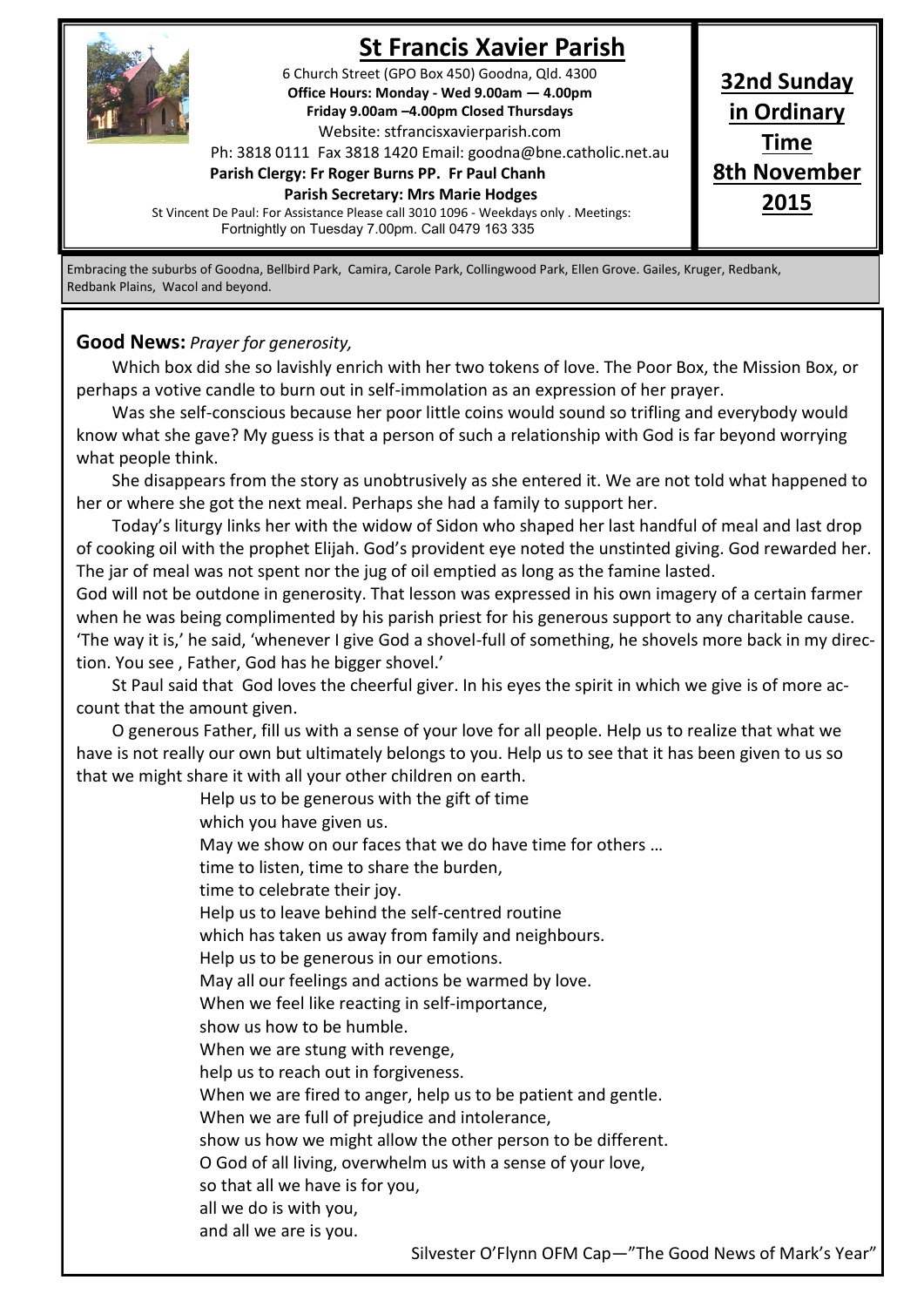**Masses for the Dead.** You are able to offer a mass for you deceased relatives and friends. Place your offering in an envelope and include the names of the people to be remembered. Place the envelope in the collection labeled Mass Intention, or use the envelopes at the Church door. The masses will be offered throughout the year.

**SVDP Christmas Collection.** In order to coincide with the Christmas Collection being taken in the School from 26 October( date of Launch of Appeal) to 26 November there will be a collection in Church on **Sunday 15th November at all Masses.** Your donation will help the Saint Vincent De Paul conference to serve the needy in the parish.

**Car Boot Sale** The Car Boot Sale will be in the Church car park on **Saturday 21st November** starting at 8am. One Car Space will cost \$10 with all profits from your own private stall going to yourself. Parish groups do not pay a fee for the space as any funds raised go to the Parish. Parish Pastoral Council will hold a sausage sizzle on the day with the ladies from our Senior Singers group selling Tea, Coffee and Cake and the parish will have a stall selling what is left from our stall at the School Fete which was held in August. Spaces are filling up fast so if you are thinking about having a stall don't leave it too late to book your space.

For more information or to book a space please contact

Mr Kim Hodges on 3288 2002 or via email **khodges@hotmail.com.au**

**Seniors Christmas Lunch** is on Monday 23rd November, 10.30am—2.00pm please RSVP to Agnes Fryars on 3271 2452 or ring the Parish Office 3818 0111.

**Save The Date** Wednesday 16th December for an evening of Christmas Carols in the Church. More information will be available in the coming weeks.

### **Liturgy and Blessing of Graves Glamorgan Vale Catholic Cemetery**

A Liturgy and the Blessing of Graves will be held on Saturday 21 November at the Glamorgan Vale Catholic Cemetery which is located on the Fernvale road near the junction with the Glamorgan Vale Road outside Ipswich. The ceremony will commence at 10am.

The cemetery was established in 1879 with the first burial in 1880. There are over 140 graves in the cemetery. Visitors are asked to bring chairs and umbrellas for shade. Visitors can then proceed to the nearby Glamorgan Vale Public Hall to have their lunch.

For further details please contact Gabriel Dempster on 3201 7051.

**You're invited! To Real Talk Australia's Annual Dinner** Tuesday 17th November.

Join us to support Real Talk in bringing a life-giving message on love, relationships and sex to young people across Australia and beyond.

Special guest speaker is **Catholic Archbishop of Brisbane Mark Coleridge,** sharing on matters on relationships and marriage after his participation in the Synod on the Family in Rome.

Pre-dinner drinks start at 6-30pm

Where: Hotel Grand Chancellor—Brisbane

Dress: Semi-formal

Cost: \$100 per person

RSVP and pay via website: http://www.realtalkaustralia.com/annualdinner or email Kristen@realtalkaustralia.com or call 3108 5121.

**St Brigid's Parish** Rosewood are celebrating the Centenary of the Foundation of the Parish on Sunday 15th November 2015. Celebrations begin with Mass Celebrated by Archbishop Mark Coleridge at 10am at St Brigid's Church Cnr Matthew and Railway Sts. Rosewood. Refreshments will follow. Everyone most welcome.

**Catholic Church Insurances** have once again donated a Christmas Hamper to our Parish for us to raffle with all proceeds raised going directly to our Parish.

Could we please have some volunteers from each of our Masses to sell the tickets at \$2 per ticket or 3 for \$5. As the Church's own insurance company, CCI provides support to the Catholic Church and its community. For more information call **1300 655 003** or visit **www.catholicinsurance.org.au**